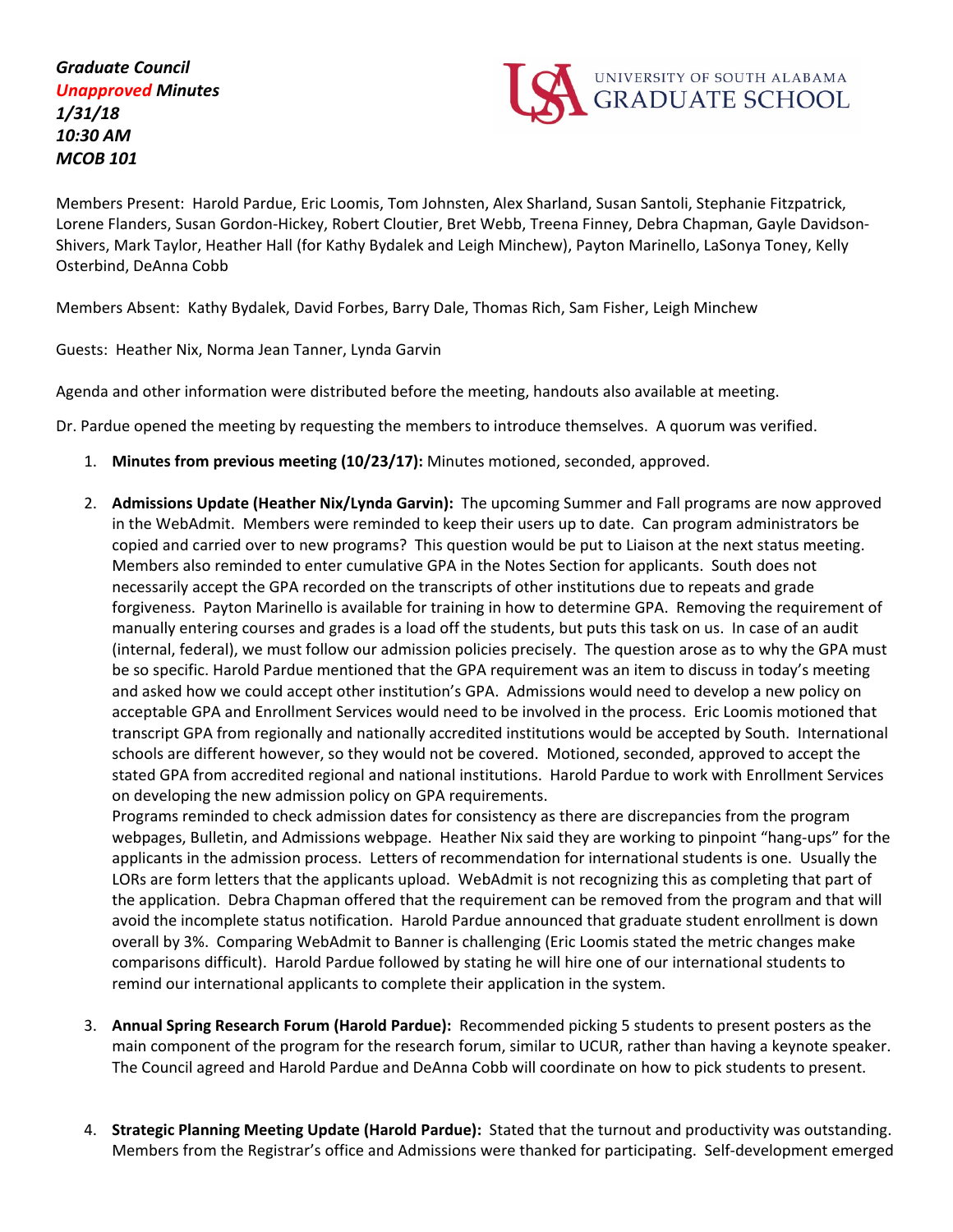as the theme of this meeting, for both students and faculty. Robert Cloutier (moderator) agreed and said that the goals developed were attainable. Further, this was an easy meeting to moderate due to participation and willingness. Feedback is welcome. We need volunteers to serve on a subcommittee for the 5 year plan, which needs to be developed by the end of this Summer term. Harold Pardue urged council members to consider serving on this committee and to email him. The subcommittee would start around the end of February.

- 5. **Graduate School Accelerated Bachelor's to Master's program (Harold Pardue):** Double counting of credit hours has been approved and this program would be great to promote as a University initiative. This will not change any undergraduate programs; it will only transfer hours. It would be a valuable tool to keep our own honors and motivated undergraduate students by providing them a pathway to a graduate degree at decreased cost and time this program would be aimed at our highly motivated and academically qualified students as an incentive to stay for a graduate degree and it not intended for the average student. Concerns about ABET and ACHE accreditation were raised and discussed. More research is required. The concern that accelerated programs "cheapen" the value of the degree was expressed and discussed. Program participation needs to be voluntary. There was insufficient support to call a vote. Harold Pardue would work on a revised proposal based on feedback. Harold Pardue to work on revised proposal and move forward with pilot programs. Pilot programs can move forward without an official ABM program because all the forms and policies are in place to accelerate programs. Heather Nix remarked that international students would have another layer of requirements for participation and to keep that in mind.
- 6. **Teaching Graduate Faculty membership category (Harold Pardue):** We have 250-300 administrative appointments to the Graduate Faculty each academic year. Academic Affairs has moved to a 3 year appointment cycle for part-time faculty. A three-year review for graduate faculty appointment would align with the personnel appointment cycle. Eric Loomis commented on the last sentence in the proposal. Currently, department faculty do not review administrative appointments. DeAnna Cobb clarified that this only involves teaching administrative appointments and not thesis/dissertation committee member appointments. Moved, seconded, approved to adopt this category.
- 7. **Validation of expired coursework (Harold Pardue):** Students occasionally request coursework to count if they are running over the time limit by a semester (7 years for master's, 10 years for doctoral). This is a small number of students; however, this issue usually arises several times per year. Upon research, other institutions have a revalidation of course policy, example UAB. Eric Loomis asked how to accurately assess student competence? Testing? It needs to be a program decision and a form could be developed to approve. Signatures would satisfy SACS. Robert Cloutier offered that adult students do have many life demands that potentially interfere with timely program completion and this would add value for our students. Eric Loomis proposed an edit to the policy, from "The determination of validation should be based on a comparison of the expired course and the current course or the results of an examination or other appropriate assessment of the student's knowledge to "The determination of validation should be based on the results of an examination or other appropriate assessment of the student's knowledge by the program"
- 8. **GS Form 5 requirement (Harold Pardue):** This is the COMP committee form and should only be used for research students, not for coursework only. An entry in SOATEST in Banner is sufficient to verify the exam result for course only students. After some discussion about the purpose of various GS forms, Susan Gordon-Hickey proposed a subcommittee should review the GS forms (Robert Cloutier, Alex Sharland, Susan Gordon Hickey). Motioned, seconded, approved.
- 9. **New Business:** The GPA acceptance issue was discussed earlier in the meeting, and it was decided to accept the transcript GPA. Harold Pardue asked if we should have a required GPA for Graduate School admittance and do away with the provisional admission status? The problem is that various programs have had students apply from very academically rigorous and prestigious schools, with a GPA too low to accept. However, their GPA would be comparable to the average student here. Harold Pardue as members to discuss this proposal in their academic units and he would provide a formal proposal for the council at its next meeting.